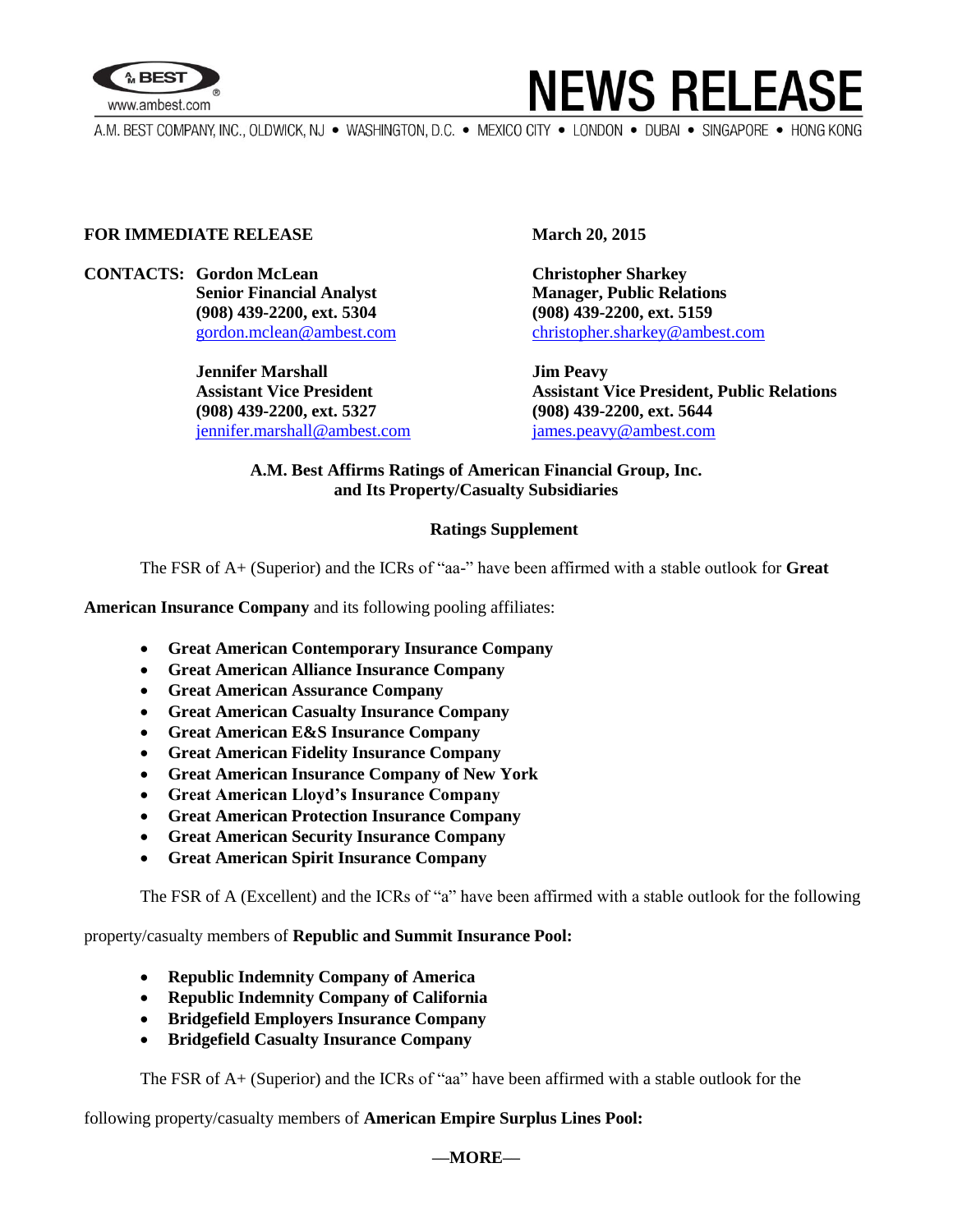

## **NEWS RELEASE**

A.M. BEST COMPANY, INC., OLDWICK, NJ · WASHINGTON, D.C. · MEXICO CITY · LONDON · DUBAI · SINGAPORE · HONG KONG

**––2––**

- **American Empire Insurance Company**
- **American Empire Surplus Lines Company**

The FSR of A+ (Superior) and the ICRs of "aa-" have been affirmed with a stable outlook for the

following property/casualty members of **Mid-Continent Group:**

- **Mid-Continent Assurance Company**
- **Mid-Continent Casualty Company**
- **Oklahoma Surety Company**
- **Mid-Continent Excess and Surplus Insurance Company**

The ICR of "a-" has been affirmed with a stable outlook for **American Financial Group, Inc.**.

The following debt ratings have been affirmed with a stable outlook:

#### **American Financial Group, Inc.—**

- -- "a-" on \$350 million 9.875% senior unsecured notes, due 2019
- -- "a-" on \$125 million 5.75% senior unsecured notes, due 2042
- -- "a-" on \$230 million 6.375% senior unsecured notes, due 2042
- -- "a-" on \$132 million 7% senior unsecured notes, due 2050
- -- "bbb+" on \$150 million 6.25% subordinated debentures, due 2054

The following indicative ratings have been affirmed with a stable outlook under the shelf registration:

#### **American Financial Group, Inc.—**

-- "a-" on senior unsecured debt -- "bbb+" on subordinated debt

--"bbb" on preferred stock

### **American Financial Capital Trust II, III & IV—**

-- "bbb" on preferred securities

The methodology used in determining these ratings is Best's Credit Rating Methodology, which provides

a comprehensive explanation of A.M. Best's rating process and contains the different rating criteria employed in

the rating process. Best's Credit Rating Methodology can be found at [www.ambest.com/ratings/methodology.](http://www.ambest.com/ratings/methodology)

Key insurance criteria reports utilized:

• Analyzing Insurance Holding Company Liquidity

### **––MORE––**